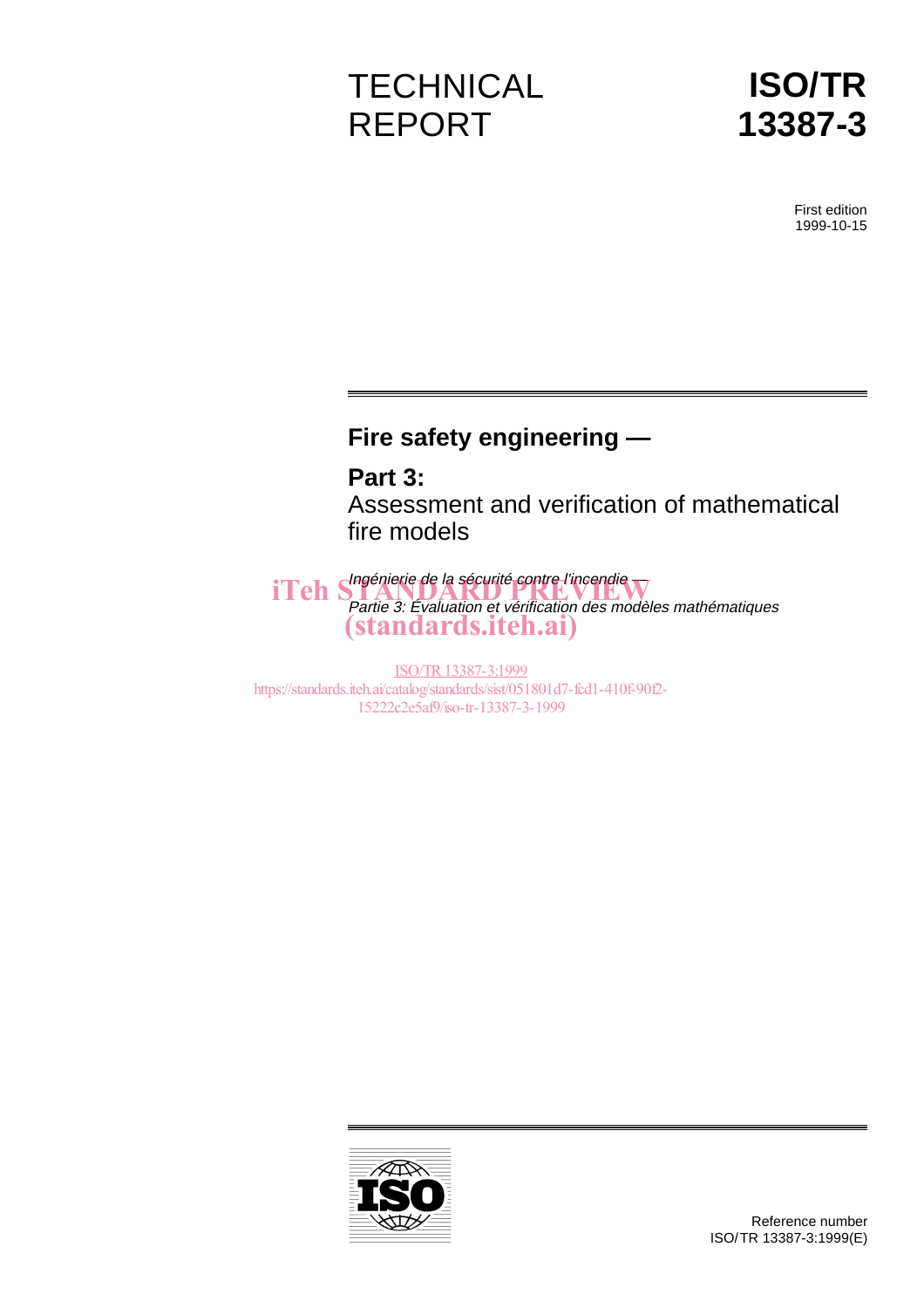## **Contents**

| 9 Measurement uncertainty of data $\frac{\text{ISO/TR 13387-3:1999}}{\text{https://standards.iteh.ai/catalog/standards/sist/051801d7-fcd1-410f-90f2-}}$ |  |
|---------------------------------------------------------------------------------------------------------------------------------------------------------|--|
|                                                                                                                                                         |  |
|                                                                                                                                                         |  |
|                                                                                                                                                         |  |
|                                                                                                                                                         |  |
|                                                                                                                                                         |  |
|                                                                                                                                                         |  |
|                                                                                                                                                         |  |
|                                                                                                                                                         |  |
|                                                                                                                                                         |  |
|                                                                                                                                                         |  |

C ISO 1999

All rights reserved. Unless otherwise specified, no part of this publication may be reproduced or utilized in any form or by any means, electronic<br>or mechanical, including photocopying and microfilm, without permission in

International Organization for Standardization<br>Case postale 56 • CH-1211 Genève 20 • Switzerland Internet iso@iso.ch

Printed in Switzerland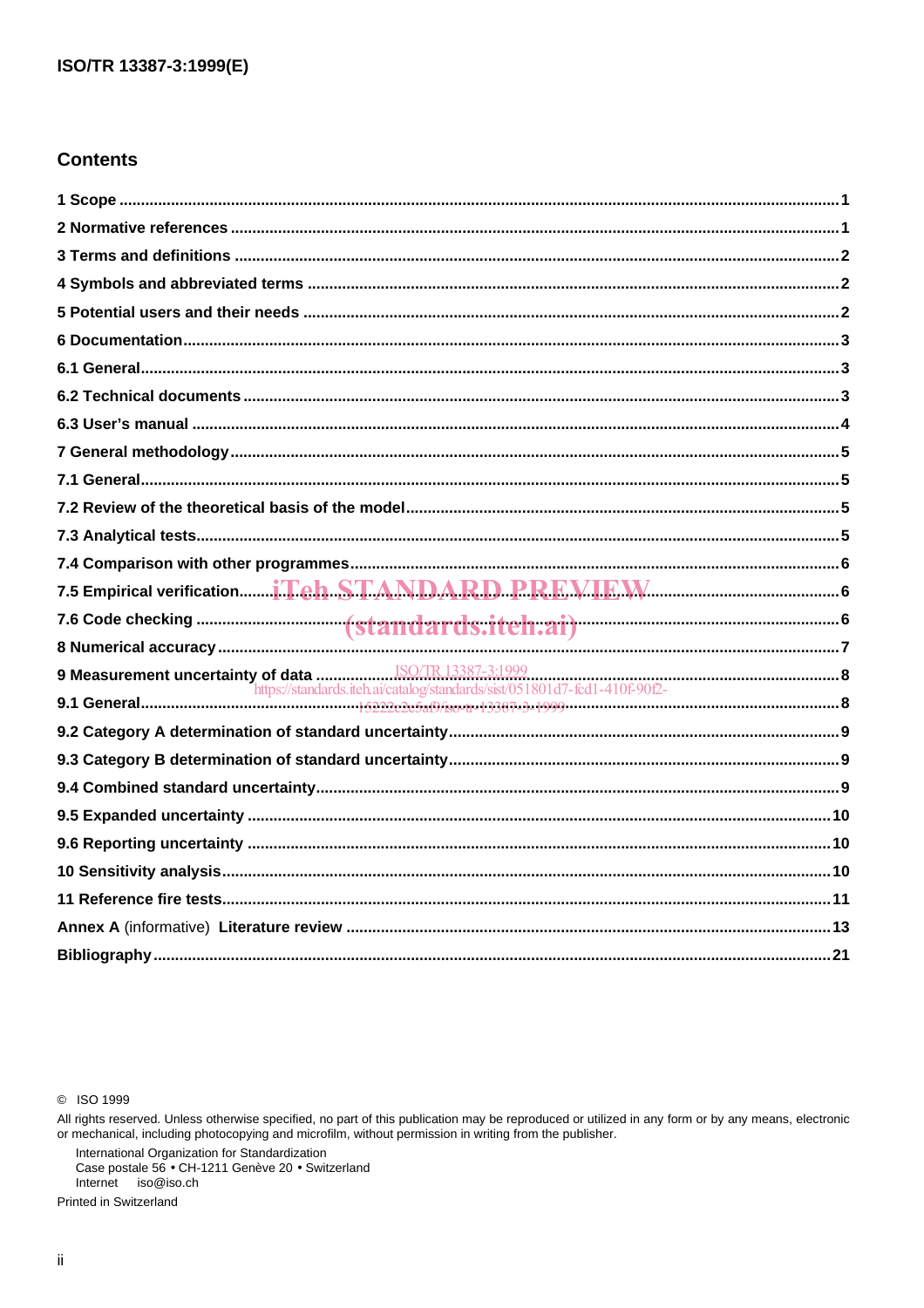### **Foreword**

ISO (the International Organization for Standardization) is a worldwide federation of national standards bodies (ISO member bodies). The work of preparing International Standards is normally carried out through ISO technical committees. Each member body interested in a subject for which a technical committee has been established has the right to be represented on that committee. International organizations, governmental and non-governmental, in liaison with ISO, also take part in the work. ISO collaborates closely with the International Electrotechnical Commission (IEC) on all matters of electrotechnical standardization.

The main task of ISO technical committees is to prepare International Standards, but in exceptional circumstances a technical committee may propose the publication of a Technical Report of one of the following types:

- type 1, when the required support cannot be obtained for the publication of an International Standard, despite repeated efforts;
- type 2, when the subject is still under technical development or where for any other reason there is the future but not immediate possibility of an agreement on an International Standard;
- type 3, when a technical committee has collected data of a different kind from that which is normally published as an International Standard ("state of the art", for example).

Technical Reports of types 1 and 2 are subject to review within three years of publication, to decide whether they can be transformed into International Standards. Technical Reports of type 3 do not necessarily have to be can be transformed into international standards. Technical Reports of type 3<br>reviewed until the data they provide are considered to be no longer valid or useful.

ISO/TR 13387-3, which is a Technical Report of type 2, was prepared by Technical Committee ISO/TC 92, Fire ISO/TR 13387-3, which is a Technical Report of World Star 13 gifts.<br>Safety, Subcommittee SC 4, Fire safety engineering.standards/sist/051 https://standards.iteh.ai/catalog/standards/sist/051801d7-fcd1-410f-90f2-

lt is one of eight parts which outlines important aspects which need to be considered in making a fundamental approach to the provision of fire safety in buildings. The approach ignores any constraints which might apply as a consequence of regulations or codes; following the approach will not, therefore, necessarily mean compliance with national regulations.

ISO/TR 13387 consists of the following parts, under the general title Fire safety engineering:

- Part 1: Application of fire performance concepts to design objectives
- Part 2: Design fire scenarios and design fires
- $-$  Part 3: Assessment and verification of mathematical fire models
- Part 4: Initiation and development of fire and generation of fire effluents
- Part 5: Movement of fire effluents
- Part 6: Structural response and fire spread beyond the enclosure of origin
- Part 7: Detection, activation and suppression
- $-$  Part 8: Life safety  $-$  Occupant behaviour, location and condition

Annex A of this part of ISO/TR 13387 is for information only.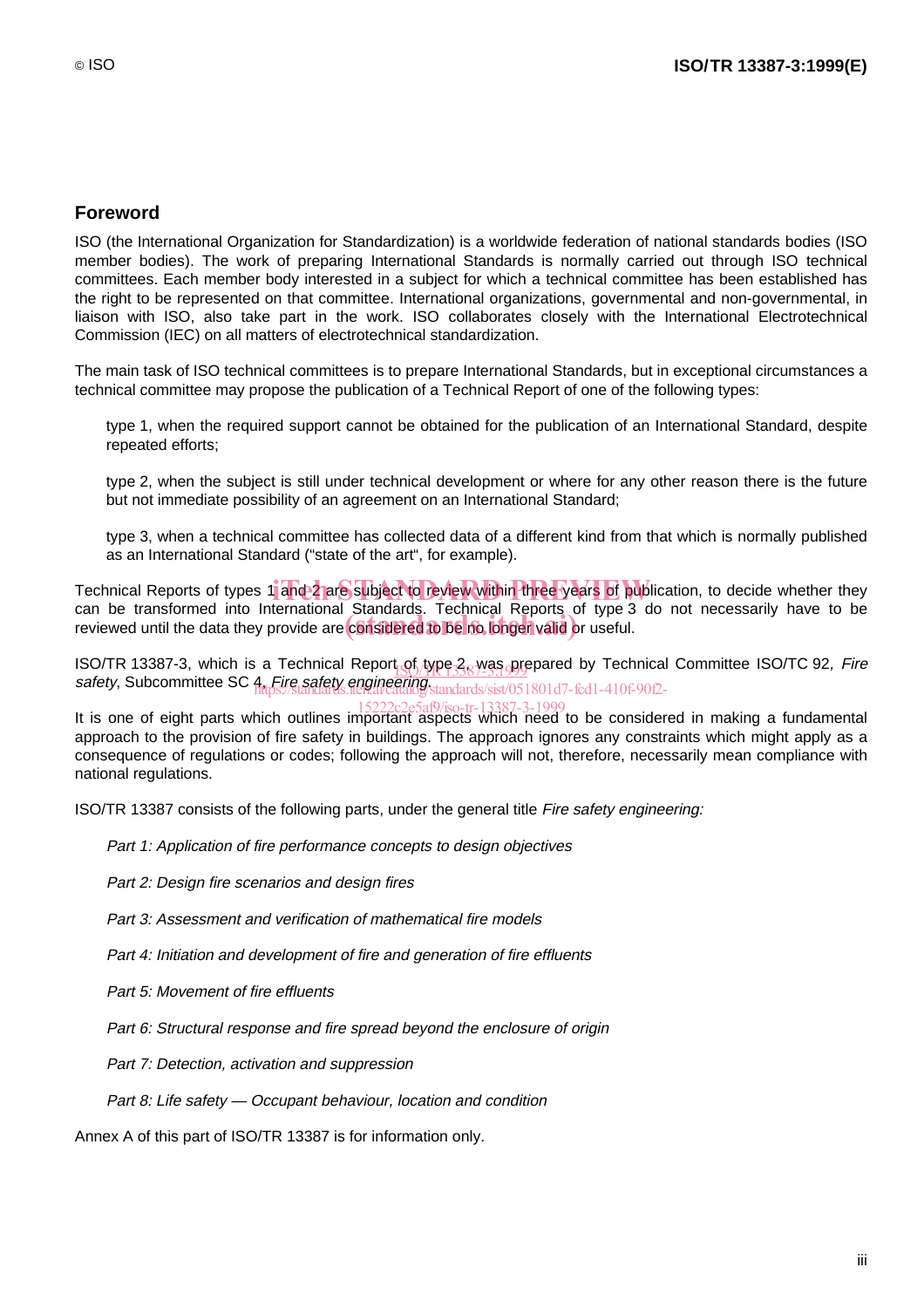### **Introduction**

ISO/TR 13387 describes a systematic engineering approach to addressing fire safety in buildings. Other parts of the Technical Report address fire spread, smoke movement, fire detection and suppression, and life safety. The objective of fire safety engineering is to assist in the creation of buildings which have an acceptable predicted level of fire safety. Part of this work involves the use of mathematical models to predict the course of events of potential fires in those buildings. Part 3, which addresses the assessment and verification of mathematical models for fire prediction, applies to mathematical fire models in general and not just to those that are part of the ISO fire safety engineering framework. Although the current focus of the document is on fire in buildings, it may also be used to assess fire models that concern other fires, such as outdoor fires and transportation fires.

Totally deterministic and totally probabilistic approaches to fire safety engineering are used today. Mathematical fire models are usually deterministic but sometimes contain probabilistic elements.

When combined, mathematical descriptions of physical phenomena and people movement can be programmed to create complex computer codes that estimate the expected course of a fire based on given input parameters. Mathematical fire models have progressed to the point of providing good predictions for some parameters of fire behaviour. However, input data is not always available, and many factors that affect the course of a fire, such as the position of doors or the location of people, are probabilistic in nature and cannot be determined from physics. These data and probabilistic factors require engineering judgement. For more detailed discussion of deterministic and probabilistic approaches to fire safety engineering the reader should refer to part 1 of ISO/TR 13387. The assessment and verification of probabilistic elements or totally probabilistic approaches are not addressed in this part of ISO/TR 13387. iTeh STANDARD PREVIEW

Potential users of deterministic fire models and those who are asked to accept the results need to be assured that Potential users of deterministic fire models and those who are asked to accept the results need to be assured that<br>the models will provide sufficiently accurate predictions of the course of a fire for the specific applicat provide this assurance, the model(s) being considered should be verified for physical representation and mathematical accuracy. Verification involves checking that the theoretical basis and assumptions used in the model are appropriate, that the model contains no serious mathematical errors, and that it has been shown, by comparison with experimental data, to provide predictions 201 the course 39f events in similar fire situations with a known accuracy. It is understood that such comparisons cannot encompass every possible application of interest to the user. However, they should be representative of a range of similar applications. The fact that a model provides accurate predictions for one fire situation is not an absolute guarantee that it provides accurate predictions in a similar situation.

Concern for the accuracy of fire model predictions has been expressed by the international community of fire protection engineers and fire modelers themselves since the early models were published. The International Council for Building Research Studies and Documentation (CIB), Commission W14, Fire, recognized the need to expand international discussion on the use, application and limitations of fire models. The ISO task group that developed this ISO document used the ASTM standard guide<sup>[1]</sup> as a reference text, and has outlined a format for collecting and making available experimental data on fire development and smoke spread in buildings. In addition, the methodology embodied in ISO 9000 for quality assurance of software should be followed.

Included in this document are:

- a) guidance on the documentation necessary to assess the adequacy of the scientific and technical basis of a model;
- b) a general methodology to check a model for errors and test it against experimental data;
- c) guidance on assessing the numerical accuracy and stability of the numerical algorithms of a model;
- d) guidance on assessing the uncertainty of experimental measurements against which a model's predicted results may be checked;
- e) guidance on the use of sensitivity analysis to ensure the most appropriate use of a model.

This document focuses on the predictive accuracy of mathematical fire models. However, other factors such as ease of use, relevance, completeness and status of development play an important role in the assessment of the use of the most appropriate model for a particular application.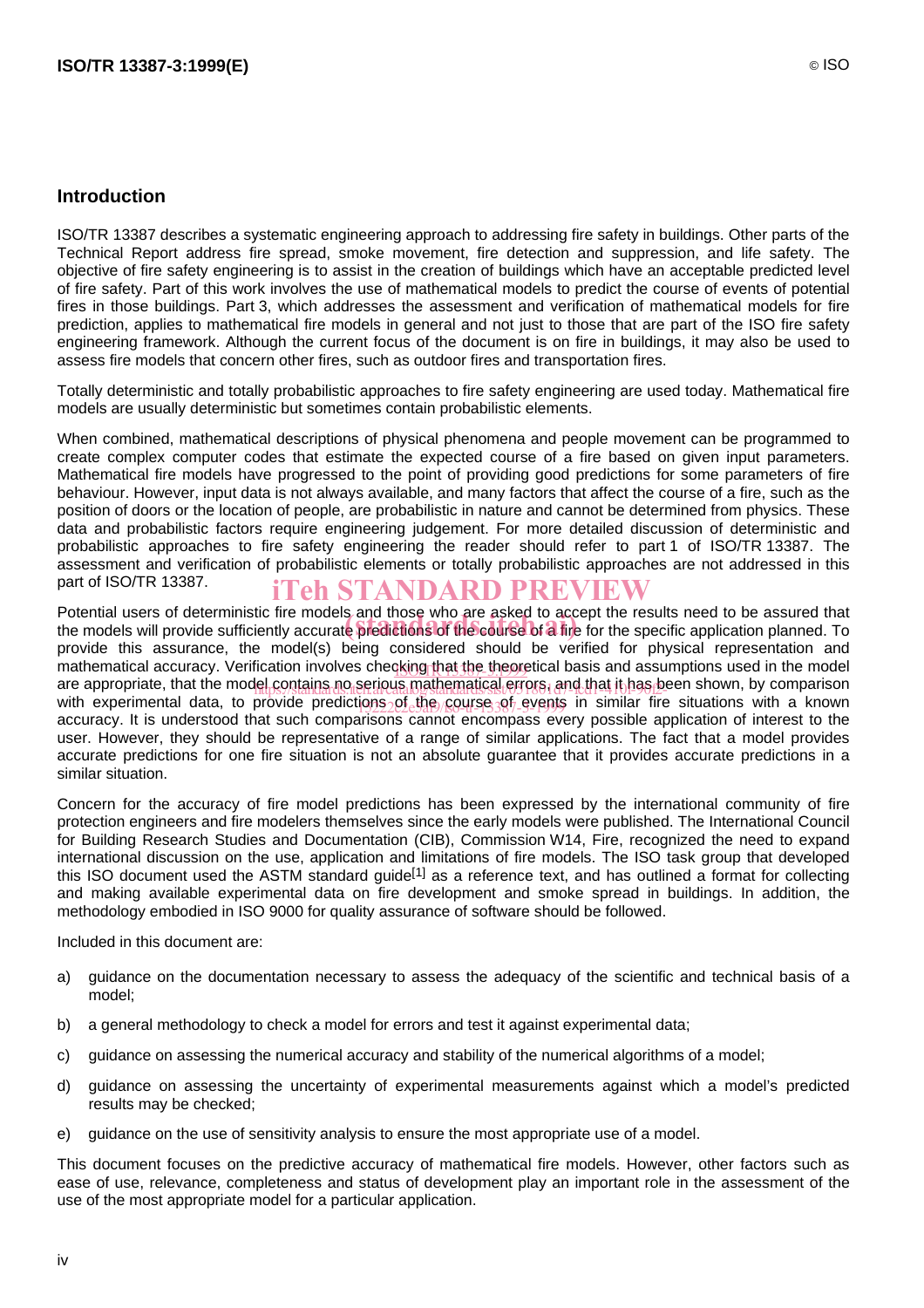## **Fire safety engineering —**

## **Part 3:**

Assessment and verification of mathematical fire models

### **1 Scope**

This part of ISO/TR 13387 provides guidance on procedures for assessing and verifying the accuracy and applicability of deterministic mathematical fire models used as tools for fire safety engineering. It does not address specific fire models. It is not a step-by-step procedure, but does describe techniques for detecting errors and finding limitations in a calculation model. This part of ISO/TR 13387 does not address the assessment and verification of limitations in a calculation model. This part of ISO/TR 13387 does not address the assessment and verification of<br>totally probabilistic approaches to fire safety calculations, or the probabilistic elements that may be comb deterministic calculations.

## (standards.iteh.ai)

### **2 Normative references**

ISO/TR13387-3:1999 https://standards.iteh.ai/catalog/standards/sist/051801d7-fcd1-410f-90f2-

The following normative documents contalin provisions which, through reference in this text, constitute provisions of this part of ISO/TR 13387. For dated references, subsequent amendments to, or revisions of, any of these publications do not apply. However, parties to agreements based on this part of ISO/TR 13387 are encouraged to investigate the possibility of applying the most recent additions of the normative documents indicated below. For undated references, the latest addition of the normative document referred to applies. Members of ISO and IEC maintain registers of currently valid international standards.

ISO/TR 13387-1, Fire safety engineering — Part 1: Application of fire performance concepts to design objectives.

ISO/TR 13387-2, Fire safety engineering — Part 2: Design fire scenarios and design fires.

ISO/TR 13387-4, Fire safety engineering — Part 4: Initiation and development of fire and generation of fire effluents.

ISO/TR 13387-5, Fire safety engineering — Part 5: Movement of fire effluents.

ISO/TR 13387-6, Fire safety engineering — Part 6: Structural response and fire spread beyond the enclosure of origin.

ISO/TR 13387-7, Fire safety engineering — Part 7: Detection, activation and suppression.

ISO/TR 13387-8, Fire safety engineering — Part 8: Life safety — Occupant behaviour, location and condition.

ISO 13943, Fire safety — Vocabulary.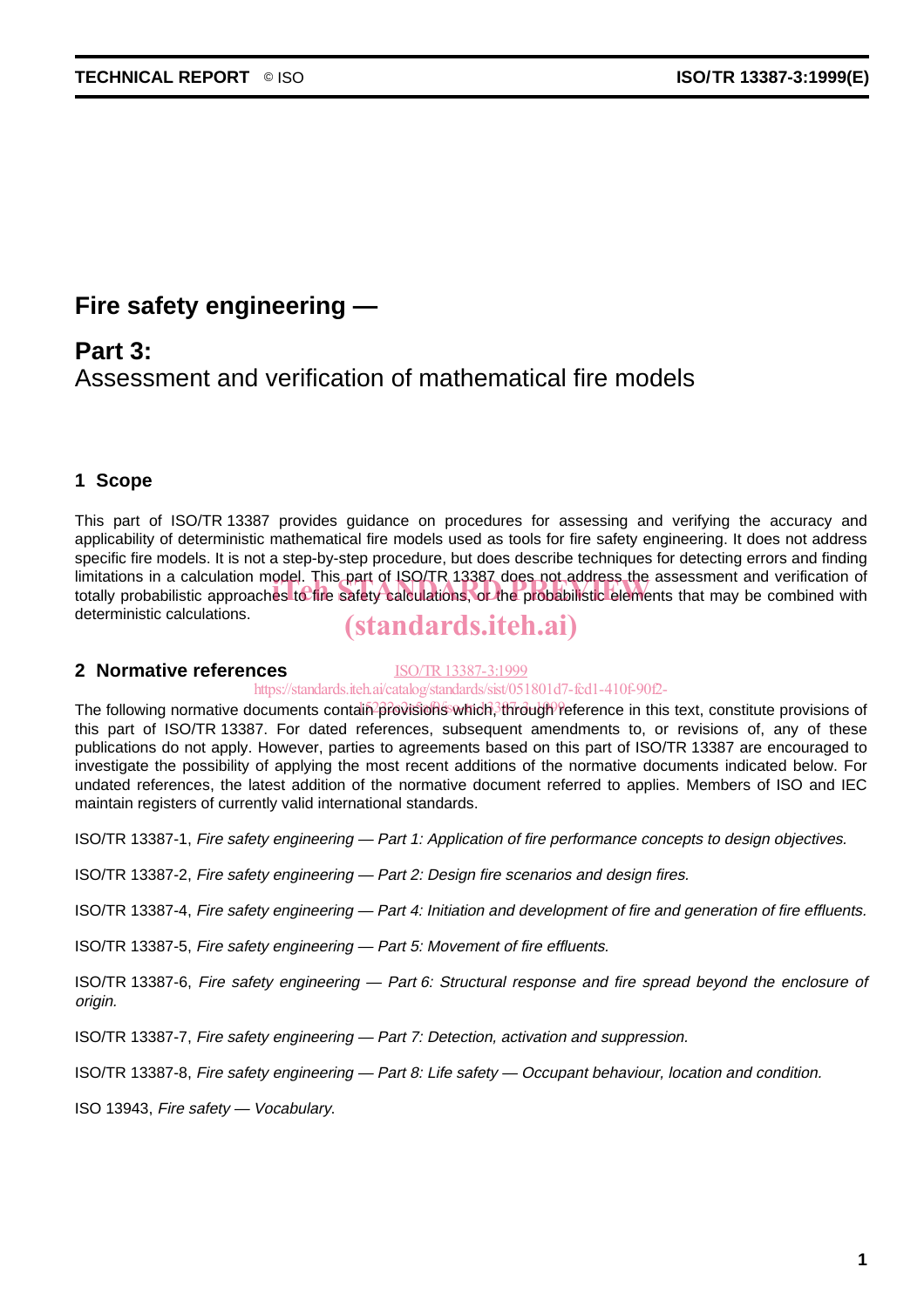### **3 Terms and definitions**

For the purposes of this part of ISO/TR 13387, the terms and definitions given in ISO 13943, ISO/TR 13387-1 and the following apply.

### **3.1**

### **engineering judgement**

the process exercised by a professional who is qualified by way of education, experience and recognized skills to complement, supplement, accept or reject elements of a quantitative analysis

#### **3.2**

### **verification (as applied to mathematical fire models)**

the process of checking a mathematical fire model for correct physical representation and mathematical accuracy for a specific application or range of applications

The process involves checking the theoretical basis, the appropriateness of the assumptions used in the model, that the model contains no unacceptable mathematical errors and that the model has been shown, by comparison with experimental data, to provide predictions of the course of events in similar fire situations with a known accuracy.

#### **3.3**

### **validation (as applied to fire calculation models)**

the process of determining the correctness of the assumptions and governing equations implemented in a model when applied to the entire class of problems addressed by the model

## **4 Symbols and abbreviated terms**  $T$  **ANDARD PREVIEW**

*k* coverage symbol

## (standards.iteh.ai)

- *s*<sup>i</sup> standard deviation
- U expanded uncertainty that standards.iteh.ai/catalog/standards/sist/051801d7-fcd1-410f-90f2-ISO/TR13387-3:1999

15222c2e5af9/iso-tr-13387-3-1999

- $u_{\rm c}$  combined standard uncertainty
- *u*<sup>i</sup> standard uncertainty
- $u_i$  uncertainty component in category B (see 9.1)
- *v*<sub>i</sub> number of degrees of freedom

### **5 Potential users and their needs**

This part of ISO/TR 13387 is intended for use by:

- a) Model developers/marketers to document the usefulness of a particular calculation method, perhaps for specific applications. Part of model development includes identification of precision and limits of applicability, and independent testing.
- b) Model users to assure themselves that they are using an appropriate model for an application and that it provides adequate accuracy. Mathematical models will be used mostly by professional engineers for fire safety design of buildings, fire hazard and risk analysis of new products, fire investigation and litigation. In litigation involving corporations from different countries, an ISO standard for assessment and verification of calculation methods is likely to form the basis for acceptance of those methods. This identification process should be undertaken by a team of stakeholders including the building owner, the architect and all design engineers (including a fire safety engineer), the building manager, the building inspector or other approval authority and a fire service representative.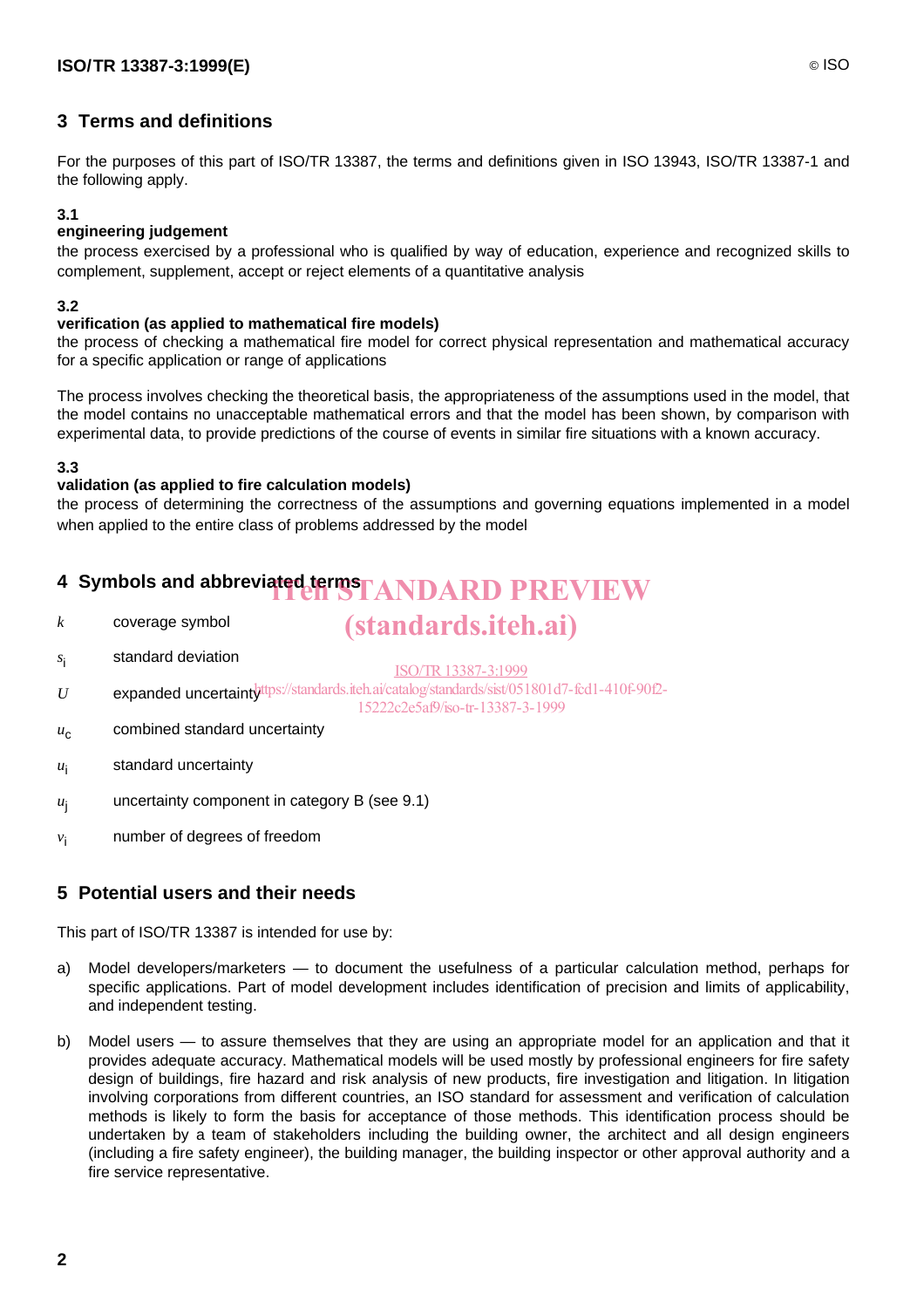- c) Developers of model performance codes to provide a means to detect invalid calculation procedures and avoid incorporating them into codes. Performance codes under development in a number of countries are likely to be models for fire codes in developing countries.
- d) Approving officials to ensure that the results of calculations using mathematical models stating conformance to this part of ISO/TR 13387, cited in a submission, show clearly that the model is used within its applicability limits and has an acceptable level of accuracy.
- e) Educators to demonstrate the application and acceptability of calculation methods being taught.

The importance of each clause of this part of ISO/TR 13387 will depend on the user. For example, model developers should be particularly interested in clause 6, Documentation, clause 8, Numerical accuracy, and clause 10, Sensitivity analysis. Whereas users, developers of model performance codes and approval officials will be more interested in clause 6, Documentation, clause 7, General methodology, clause 10, Sensitivity analysis, and clause 11, Reference fire tests.

### **6 Documentation**

### **6.1 General**

ASTM has published a standard quide for evaluating the predictive capability of fire models<sup>[1]</sup>, and a number of papers have been published on the subject<sup>[2],[3],[4],[5],[6],[7],[8]</sup>. Annex A contains a review of the ASTM standard, a survey of fire models, and reviews of five of those publications.

The technical documentation should be sufficiently detailed that all calculation results can be reproduced within the<br>stated accuracy by an independent engineer experienced in mathematics. numerical analysis and computer stated accuracy by an independent engineer experienced in mathematics, numerical analysis and computer programming, but without using the described computer programme.  $\mathbf{ai})$ 

Sufficient documentation of calculation models, including computer software, is essential to assess the adequacy of the scientific and technical basis of the models, and the accuracy of computational procedures. Also, adequate documentation will help prevent the unintentional misuse of fire models! Reports on any assessment and verification of a specific model should become part of the documentation.<sup>34</sup>The ASTM guide for documenting computer software for fire models<sup>[9]</sup> is the primary source for information contained in this clause.

Documentation of computer models should include technical documentation and a user's manual. The technical documentation, often in the form of a scientific or engineering journal publication, is needed to assess the scientific basis of the model. A user's manual should enable the user to understand the model application and methodology, reproduce the computer operating environment and the results of sample problems included in the manual, modify data inputs, and run the program for specified ranges of parameters and extreme cases. The manual should be concise enough to serve as a reference document for the preparation of input data and the interpretation of results. Installation, maintenance and programming documentation may be included in the user's manual or be provided separately. There should be sufficient information to install the programme on a computer. All forms of documentation should include the name and sufficient information to define the specific version of the model and identify the organization responsible for maintenance of the model and for providing further assistance.

The following subclauses describe the suggested contents of technical documentation and a user's manual. The list is quite lengthy, but is not intended to exclude other forms of information that can assist the user in assessing the applicability and usability of the model.

### **6.2 Technical documents**

Technical documentation should:

- a) define the fire problem modelled, or the function performed by the model;
- b) include any feasibility studies and justification statements;
- c) describe the theoretical basis of the phenomena and the physical laws on which the model is based;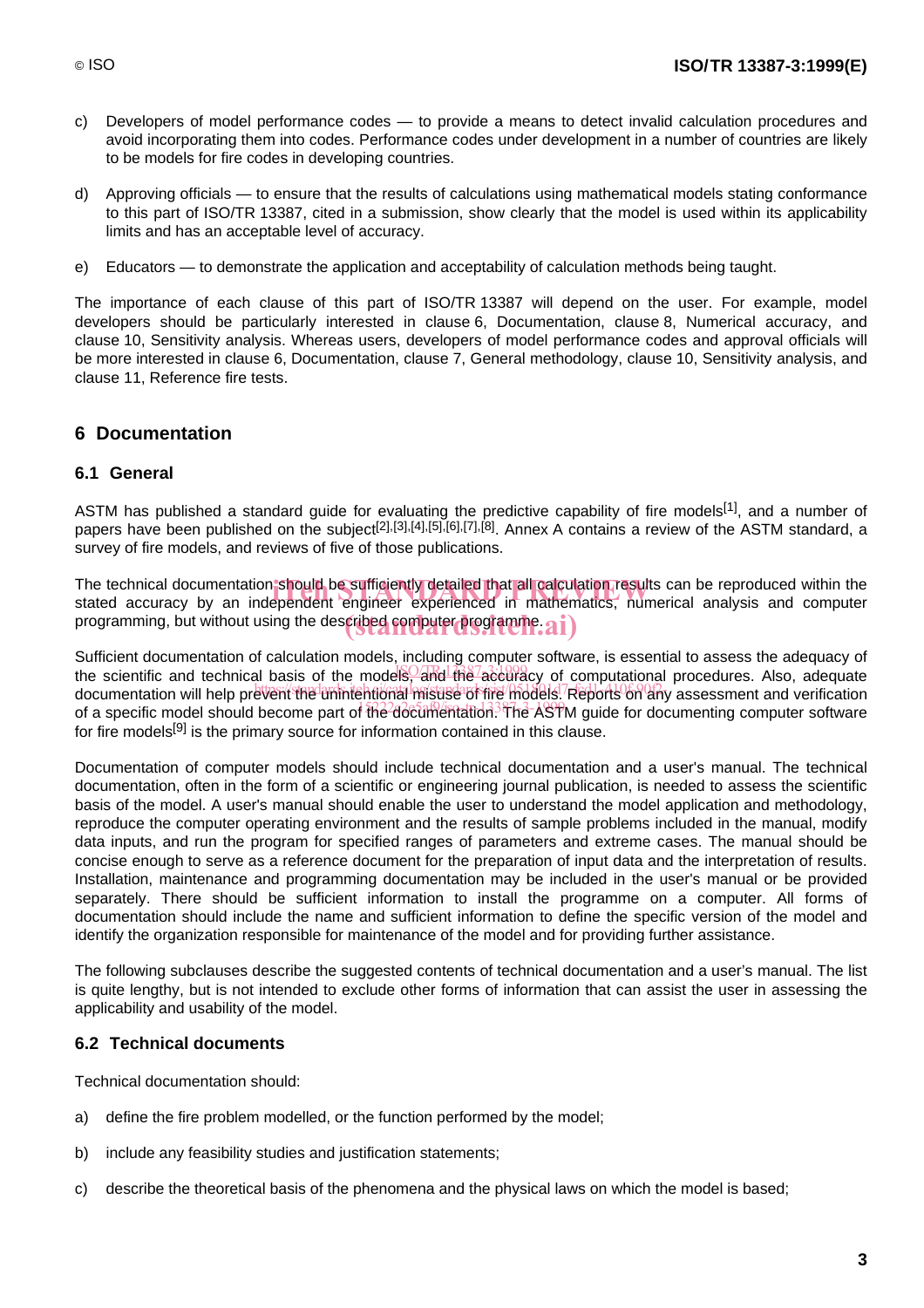### **ISO/TR 13387-3:1999(E)** © ISO

- d) present the governing equations;
- e) identify the major assumptions and limits of applicability;
- f) describe the mathematical techniques, procedures and computational algorithms employed and provide references for them;
- g) discuss the precision of the results obtained by important algorithms, and any dependence on particular computer capabilities;
- h) list any auxiliary programmes or external data files required;
- i) provide information on the source, contents and use of data libraries;
- j) provide the results of any efforts to evaluate the predictive capabilities of the model;
- k) provide references to reviews, analytical tests, comparison tests, experimental validation and code checking already performed;
- l) indicate the extent to which the model meets this part of ISO/TR 13387.

### **6.3 User's manual**

The user's manual should:

- a) include a self-contained description of the programme;
- describe the basic processing tasks performed, and the methods and procedures employed (a flow chart can<br>b) describe the basic processing tasks performed, and the methods and procedures employed (a flow chart can be useful); (standards.iteh.ai)
- c) identify the computer(s) on which the programme can be executed, and any peripherals required;
- d) provide instructions for installing the programme; notice that is also provide instructions for installing the programme; notice the 12287 2, 1000
- 15222c2e5af9/iso-tr-13387-3-1999
- e) identify the programming languages and software operating systems and versions in use;
- f) describe the source of input information and any special input techniques;
- g) describe the handling of cases in which only minor differences are introduced between runs;
- h) provide the default values or the general conventions governing them;
- i) list any property values defined within the programme;
- j) describe the contents and organization of any external data files;
- k) list the operating-system control commands;
- l) describe the programme output and any graphics display and plot routines;
- m) provide information to enable the user to estimate the execution time on applicable computer systems for typical applications;
- n) provide sample data files with associated outputs to allow the user to verify the correct operation of the programme;
- o) list instructions for appropriate actions when error messages occur;
- p) provide instructions on judging whether the programme has converged to a good solution where appropriate.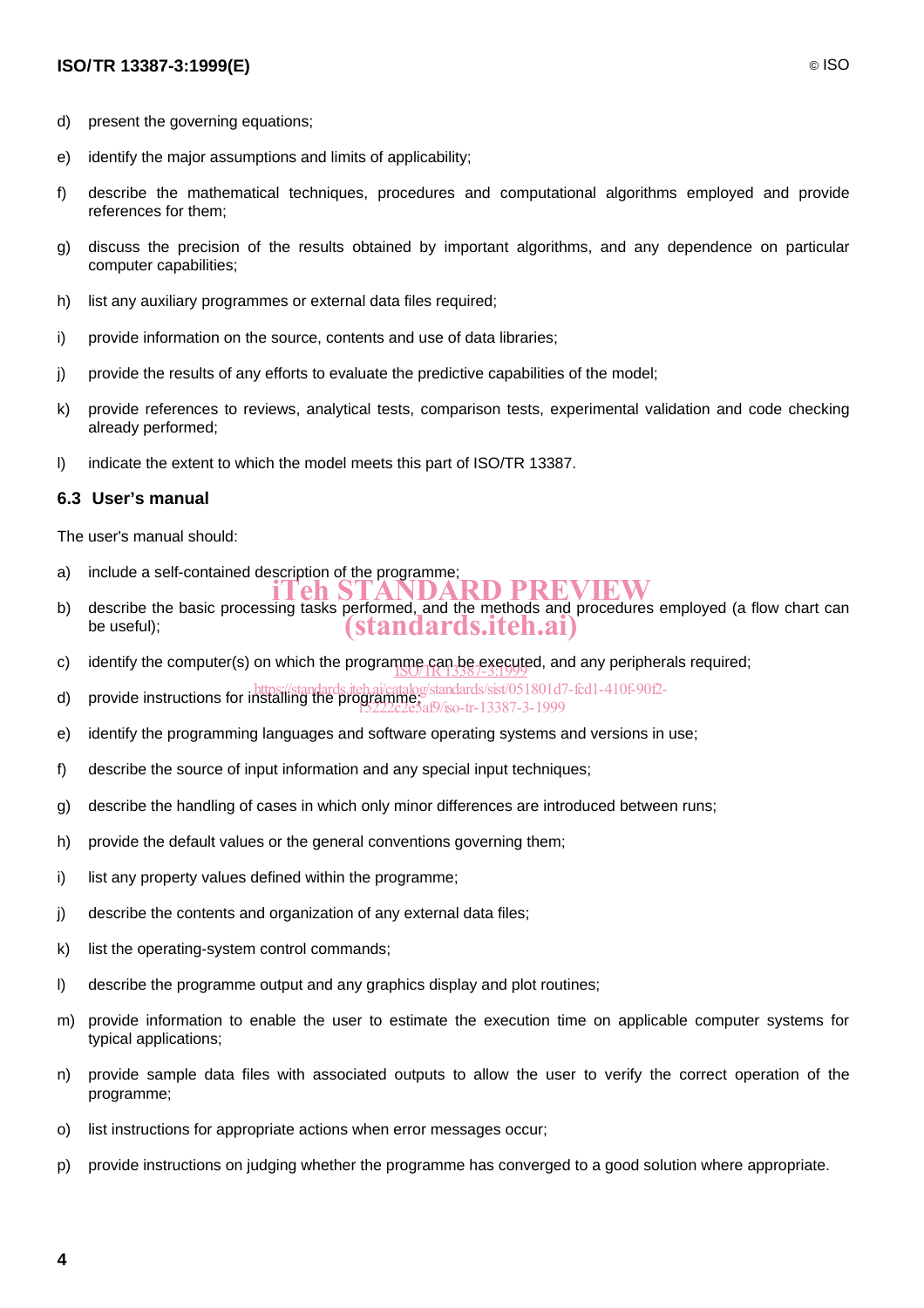## **7 General methodology**

### **7.1 General**

In this part of ISO/TR 13387 the term "model" encompasses all the physical, mathematical and numerical assumptions and approximations that are employed to describe a particular fire process, movement of effluents, building or occupant response, and fire detection, activation or suppression system, including those boundary conditions that are necessary for its application to a particular scenario. This document is written on the assumption that the model is implemented as a programme on a digital computer. In order to check that such a computer model can satisfactorily represent physical reality, a process of verification is necessary to test the adequacy of a model's theoretical basis and implementation. Such a process requires that the computer code be fully documented to permit independent review of the theoretical assumptions and mathematical techniques used in the model. Whenever possible, the source code should be a part of the evaluation, but it is recognized that when commercial software is used the source code is often not available.

A verification methodology can be designed to reveal inappropriate methods or erroneous assumptions that can arise from any of the following sources:

- a) the use of inappropriate algorithms or wrong physics to describe the fire processes and sub-processes that are being modelled,
- b) the use of incorrect or unsubstantiated constants or default values;
- c) the omission of (sub)-processes in describing the development of a fire (this is essentially that the model oversimplifies the phenomena which it is attempting to represent);
- d) the use of inappropriate numerical algorithms to solve the equation set(s) that result from the application of algorithms to describe the (sub)-processes indards.itch.ai)
- e) errors in the computer code.

ISO/TR13387-3:1999

The techniques for detecting errors in a model can be olassified as 801d7-fcd1-410f-90f2-

15222c2e5af9/iso-tr-13387-3-1999

- a) review of the theoretical basis of the model;
- b) code checking;
- c) analytical tests;
- d) inter-model comparison;
- e) empirical validation.

## **7.2 Review of the theoretical basis of the model**

The theoretical basis of the model should be reviewed by one or more experts fully conversant with the chemistry and physics of fire phenomena but not involved with the production of the model. This review should include an assessment of the completeness of the documentation, particularly with regard to the assumptions and approximations. Reviewers should judge whether there is sufficient scientific evidence in the open scientific literature to justify the approaches and assumptions being used. Data used for constants and default values in the code should also be assessed for accuracy and applicability in the context of the model.

## **7.3 Analytical tests**

If the programme is to be applied to a situation for which there is a known mathematical solution, analytical testing is a powerful way of testing the correct functioning of a model. However, there are relatively few situations (especially for complex scenarios) for which analytical solutions are known.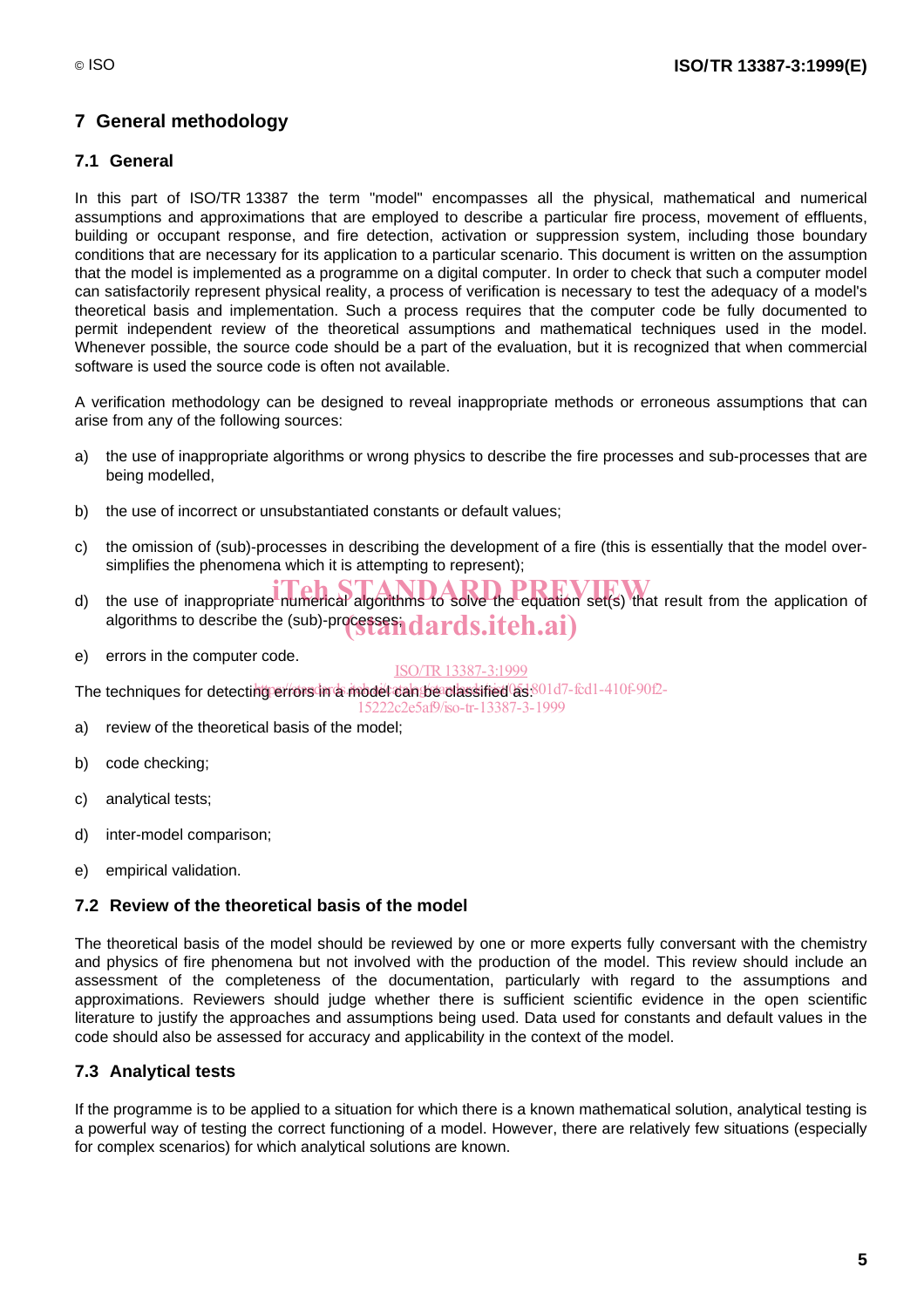### **7.4 Comparison with other programmes**

The predictions of one model (that under "test") are compared with those from other models supplied with identical data. If these other programmes have themselves undergone validation, they can serve as benchmarks against which the programme under test can be judged. If used with care and judgement, inter-model comparisons can reveal areas where programmes are inadequate.

### **7.5 Empirical verification**

The comparison of the predictions of a model with data gathered experimentally is the primary way users feel confident in a model's predictive capability. When a phenomenon is not well or fully understood, empirical verification provides a way of testing that its representation in the model (programme) is adequate for the intended use of the programme. Programme predictions should be made without reference to the experimental data to be used for the comparison. Of course, this restriction does not include required input data that may have been obtained by bench-scale tests. Uncertainties in the measurements should be accounted for in a systematic and logical manner. No attempt to adjust a fit between the measurements and the predictions should be made.

Comparison of model predictions with experimental data requires:

- a) a thorough understanding of the sources of uncertainty in the experiments performed;
- b) quantification of these sources of uncertainty;
- c) sensitivity analysis to assess the effect of the uncertainty on the predictions;
- d) data/programme comparison techniques to account for such uncertainty.<br> **interview**<br> **interview**

Most published work on the comparison of model predictions with experimental data is qualitative, i.e. reported as Most published work on the comparison of model predictions with experimental data is qu<br>"satisfactory", "good" or "reasonable". Beard<sup>[2],[3]</sup> provides some guidance on quantification.

### **7.6 Code checking**

### ISO/TR13387-3:1999

### https://standards.iteh.ai/catalog/standards/sist/051801d7-fcd1-410f-90f2-

The code can be checked on a structural basis? preferably-by a third-party either totally manually or by using codechecking programmes, to detect irregularities and inconsistencies within the computer code. Ensuring that the techniques and methodologies used to check the code, together with any deficiencies found, are clearly identified and recorded will increase the level of confidence in the programme's ability to process the data reliably, but it cannot give any indication of the likely adequacy or accuracy of the programme in use.

Table 1 summarizes the errors and shortcomings that the above techniques can detect.

| <b>Techniques</b>                          | <b>Incorrect</b><br>algorithms | <b>Incorrect</b><br>constants | <b>Missing</b><br>processes | Inappropriate<br>numerical<br>techniques | Coding<br>errors |
|--------------------------------------------|--------------------------------|-------------------------------|-----------------------------|------------------------------------------|------------------|
| Theoretical<br>review                      | X                              | X                             | Χ                           | X                                        |                  |
| Analytical tests                           |                                |                               | X                           |                                          | X                |
| Comparison with<br>reference<br>programmes | X                              | X                             | Χ                           |                                          |                  |
| Experimental<br>verification               |                                | X                             | Χ                           |                                          | Χ                |
| Code checking                              |                                |                               |                             |                                          | Χ                |

|  |  |  |  | Table 1 - Techniques for detecting model errors and shortcomings |
|--|--|--|--|------------------------------------------------------------------|
|--|--|--|--|------------------------------------------------------------------|